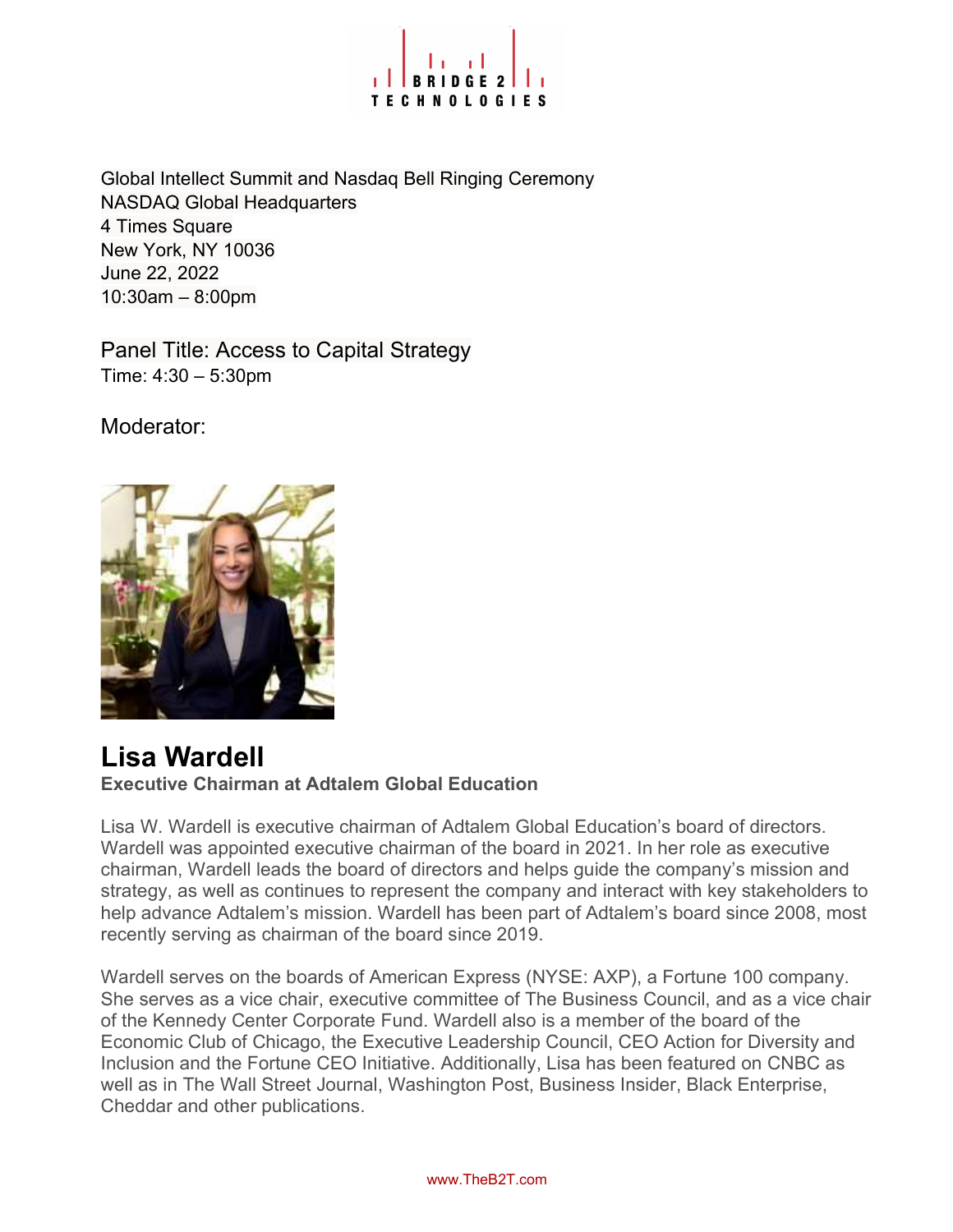

### Panelists:



# Melissa James

Vice Chairman and Managing Director Global Capital Markets at Morgan Stanley

Melissa James is a Vice Chairman of Morgan Stanley in Global Capital Markets where she currently Co Heads the ESG Center for Excellence working to bring domain expertise around ESG to capital markets and investment banking clients across debt, equity and M&A. Melissa has worked with numerous clients across sectors on strategy formulation and implementation around environmental, social and governance matters. Her work includes advising emerging growth companies on ESG stewardship in preparation for going public as well as structuring and executing ESG labeled capital raises and helping companies think through their capital allocation decisions with an ESG lens. Melissa also oversees capital, liquidity and balance sheet management across Global Capital Markets including running CCAR planning for the division. In addition, she provides risk management oversight and governance for GCM's lending business. Prior to her current responsibilities, Melissa held a number of leadership positions including Global Head of Loan Products where she managed over \$80 billion of loan commitments for the firm's clients. She also Chaired the firm's Capital Commitment Committee and ran the industrial origination effort in Debt Capital Markets where she had responsibility for managing relationships with some of the firm's largest industrial clients.

Melissa sits on the Global Capital Markets Operating Committee. She is a member of the Asset Liability Committee for the Securities Division, the Securities Division's Diversity Council and Morgan Stanley's Women's Business Alliance Steering Committee. Melissa has been recognized by Black Enterprise Magazine as one of the "Top 75 Most Powerful Blacks on Wall Street" and as one of the "50 Most Powerful Women in Corporate America". The Network Journal has recognized her as one of the "25 Influential Black Women in Business". She has a BA degree from Yale and a Masters in Business Administration from Harvard Business School.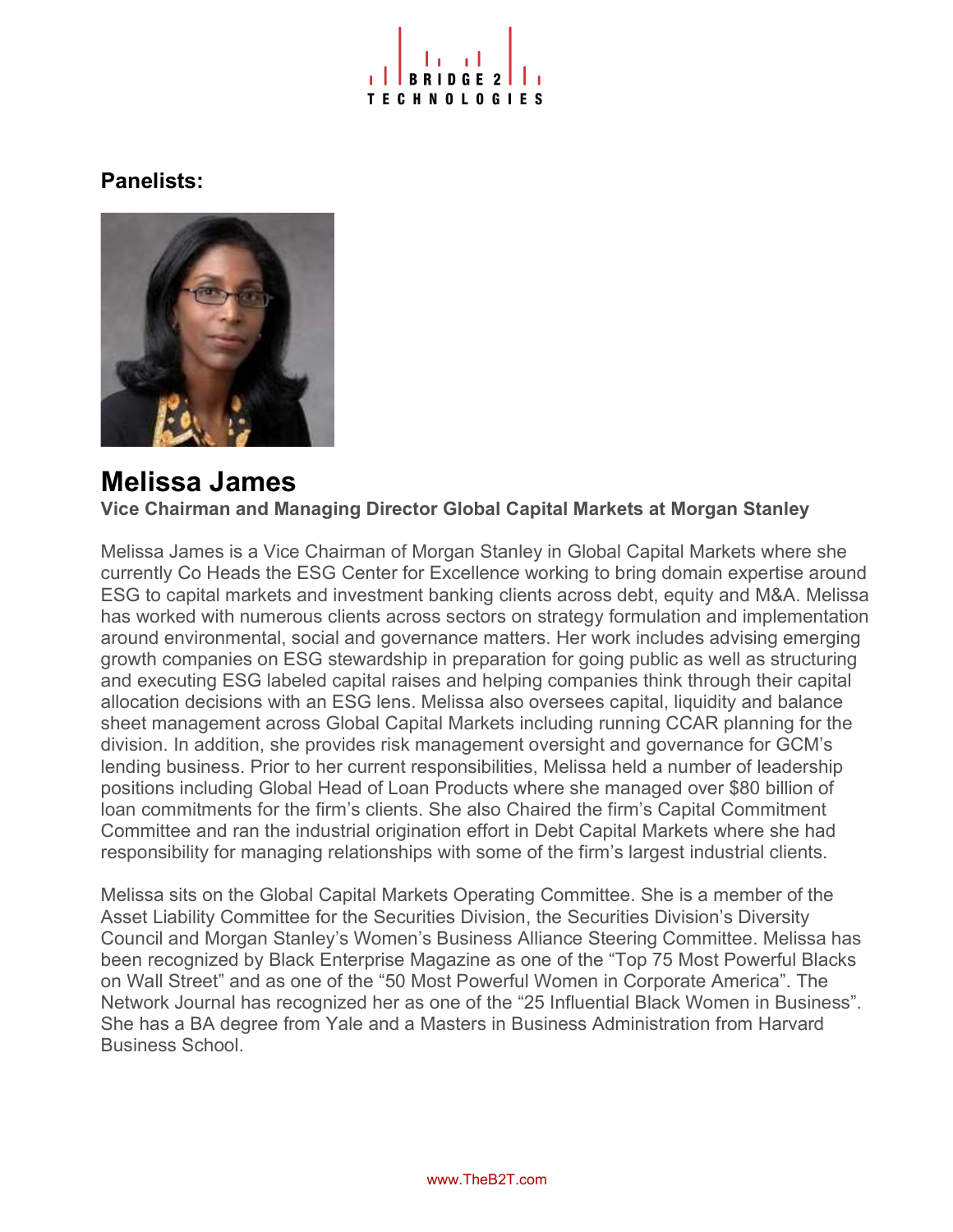



## John D. China President, Silicon Valley Bank Capital

John China is focused on providing best-fit financial solutions, insights and connections for Silicon Valley Bank's clients. Over his 24 years at SVB, John has constantly – and enthusiastically — made connections between entrepreneurs, investors, the Fortune 500, winemakers and now spends most of his time focusing on global limited partners.

As president of SVB Capital, John is responsible for SVB<sup>'</sup> s funds management business across venture capital (VC), funds of funds and direct funds. In this role, he is responsible for growing and scaling the funds business as well as SVB<sup>3</sup> s Family Office practice, which includes LIFT, our emerging manager and limited partner matching platform.

John is a member of SVB<sup>'</sup>s Executive Committee. Previously he led North America technology banking teams specializing in consumer and enterprise software, frontier tech and hardware, fintech, clean energy, private equity, VC and premium wine. He has also been responsible for the company's corporate venturing group, early-stage banking services, SVB<sup>'</sup> s global gateway program, the credit solutioning group and corporate finance.

John serves on the advisory board of H2 Global and Hello Alice. He sits on the board of Techstars, the California Partners Project led by Jennifer Newson, BUILD.org, and MOWSF. John earned a bachelor's degree in industrial engineering from Stanford University. In his spare time, he is learning to kitesurf.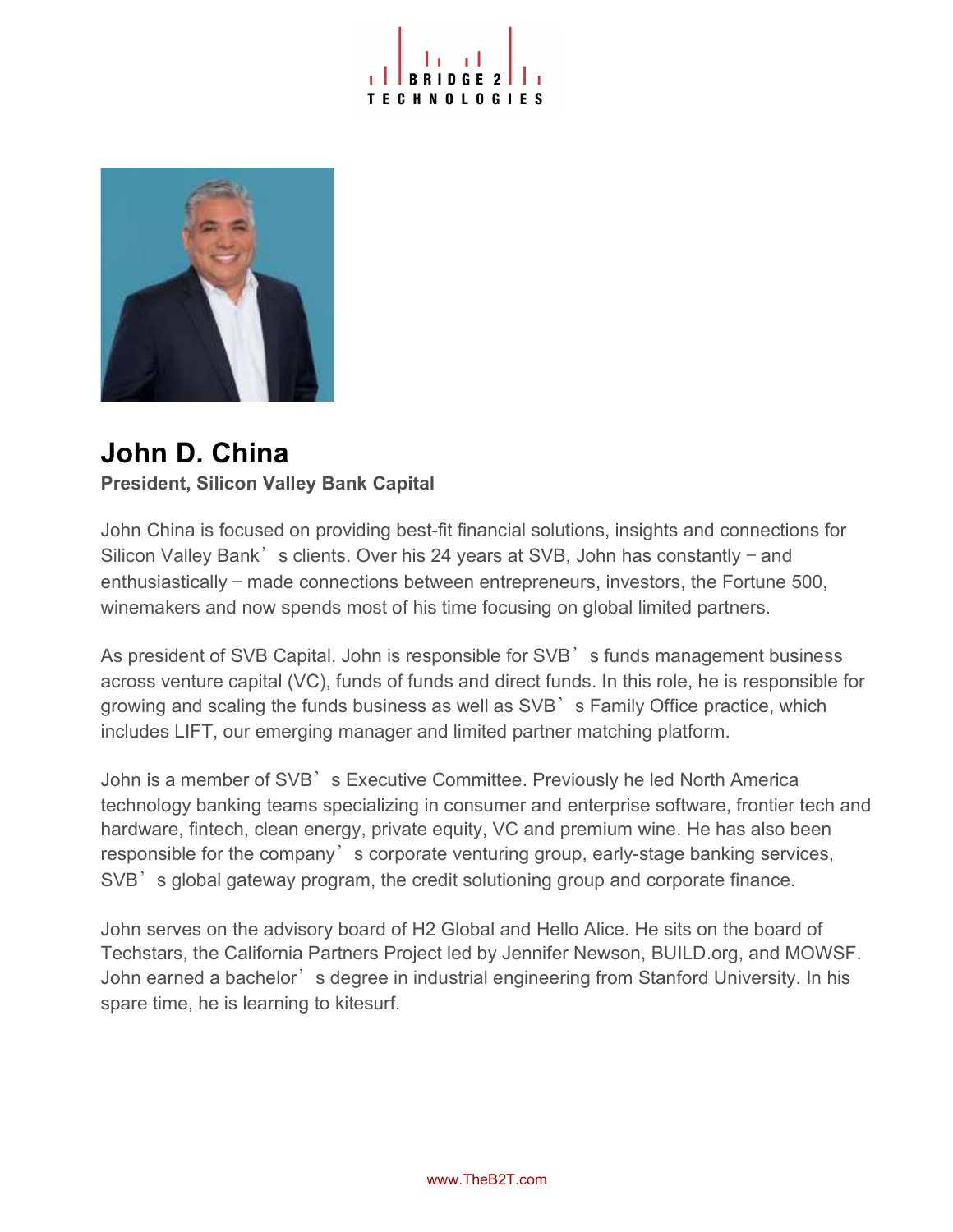



### Fred Royall Managing Director, National Head of Diverse Businesses, JP Morgan Chase

Fred Royall is a Business Development Executive in Commercial Banking with a national focus on diverse businesses. He partners with Middle Market Banking & Specialized Industries segment heads and bankers across the country to identify new opportunities and build upon existing relationships with women and minority-owned businesses.

In addition to driving new business, Fred also focuses on developing an integrated diversity strategy that aligns with Global Supplier Diversity, Advancing Black Pathways and Women on the Move. Fred has over twenty years of capital markets experience. Most recently, he was the CEO and founder of Royall Capital Holdings, LLC, a boutique investment bank that raises capital for private, diverse middle market companies.

Prior to that, he was the Head of Investment Grade Debt Syndicate & Equity Capital Markets at Blaylock Robert Van. Prior to joining Blaylock Robert Van, Fred worked in the equity capital markets group at Credit Suisse First Boston.

He began his career at Merrill Lynch & Co. He earned his undergraduate degree from Syracuse University and MBA degree from Columbia Business School. Fred is a frequent speaker and panelist on topics that address the ability of diverse businesses to gain access to capital. His previous conferences and speaking engagements include the National Utilities Diversity Council, the National Minority Supply Diversity Annual Conference, and the Wall Street Project Economic Summit.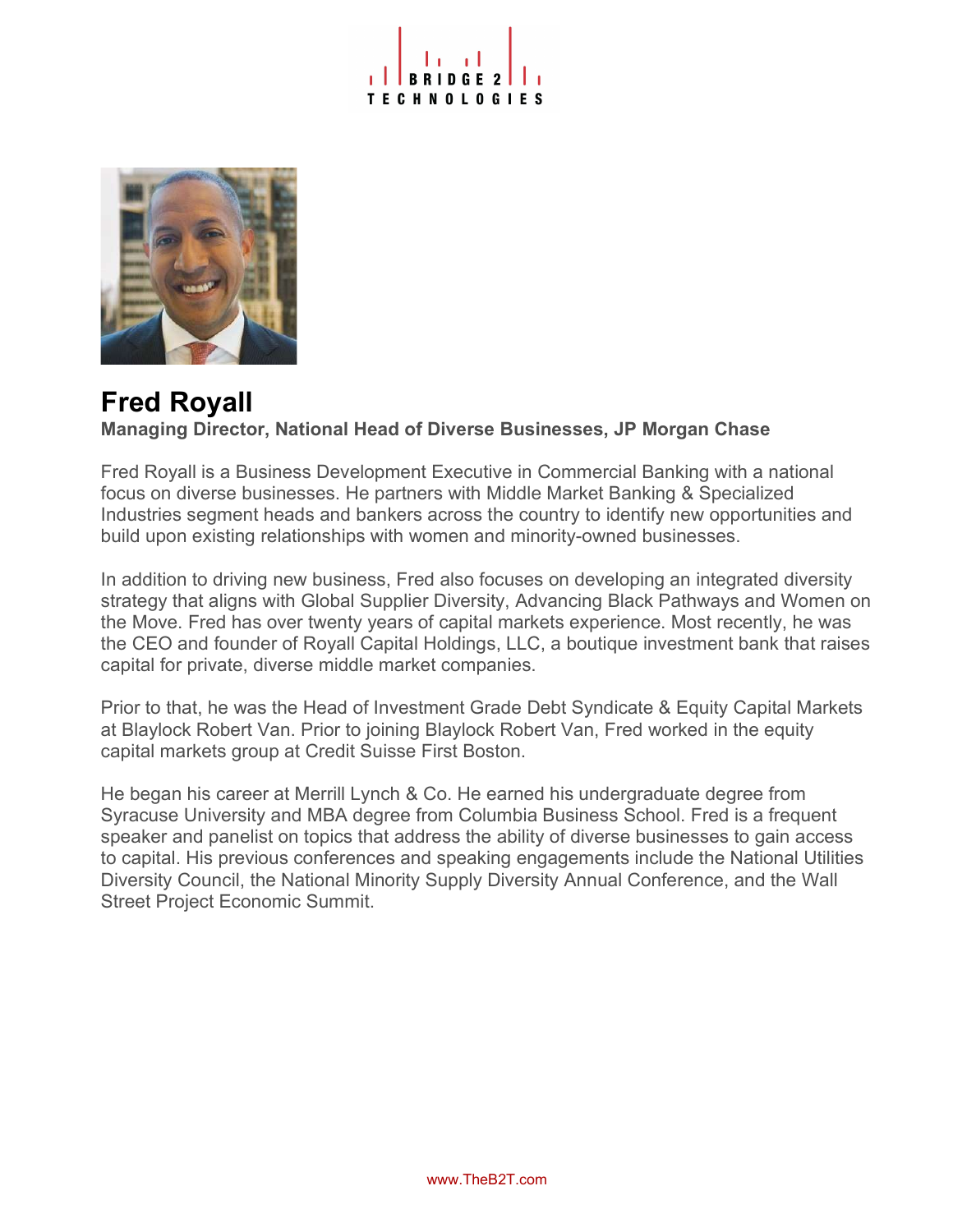



### Daphne Dufresne Managing Partner, GenNx 360 Capital Partners

Daphne Dufresne is a Managing Partner of GenNx360. She brings extensive investment experience to the firm and is engaged in all aspects of the firm's investment activities and portfolio management. She is a voting member of the firm's Investment Committee and Chair of the firm's Exit Committee.

Daphne was a founding partner and a Managing Director of RLJ Equity Partners. She was responsible for sourcing, executing, and monitoring investments, the day-to-day management of the firm including fundraising, and she sat on the firm's four-person Investment Committee, which made final investment decisions. Daphne was Chairman of the Board of Directors of both Fleischmann's Vinegar Company and Media Source Inc. until they were successfully sold. She also led the investment in J&J Africa.

Prior to RLJ Equity Partners, Daphne was a Partner with Parish Capital Advisors, a \$1B fund of funds where she initiated and led their direct investment program. Prior, she was a Principal at Weston Presidio, a diversified private equity fund managing \$4.4B of assets under management. She began her investment career as an Associate Director in the Bank of Scotland's Structured Finance Group, focusing on management buyouts in Europe. Prior to that, Daphne served as an Associate in Accenture's (formerly Andersen Consulting) Strategic Services Group.

Daphne earned her B.S. in Engineering from the University of Pennsylvania and her M.B.A. from Harvard Graduate School of Business. She is happily married with three children.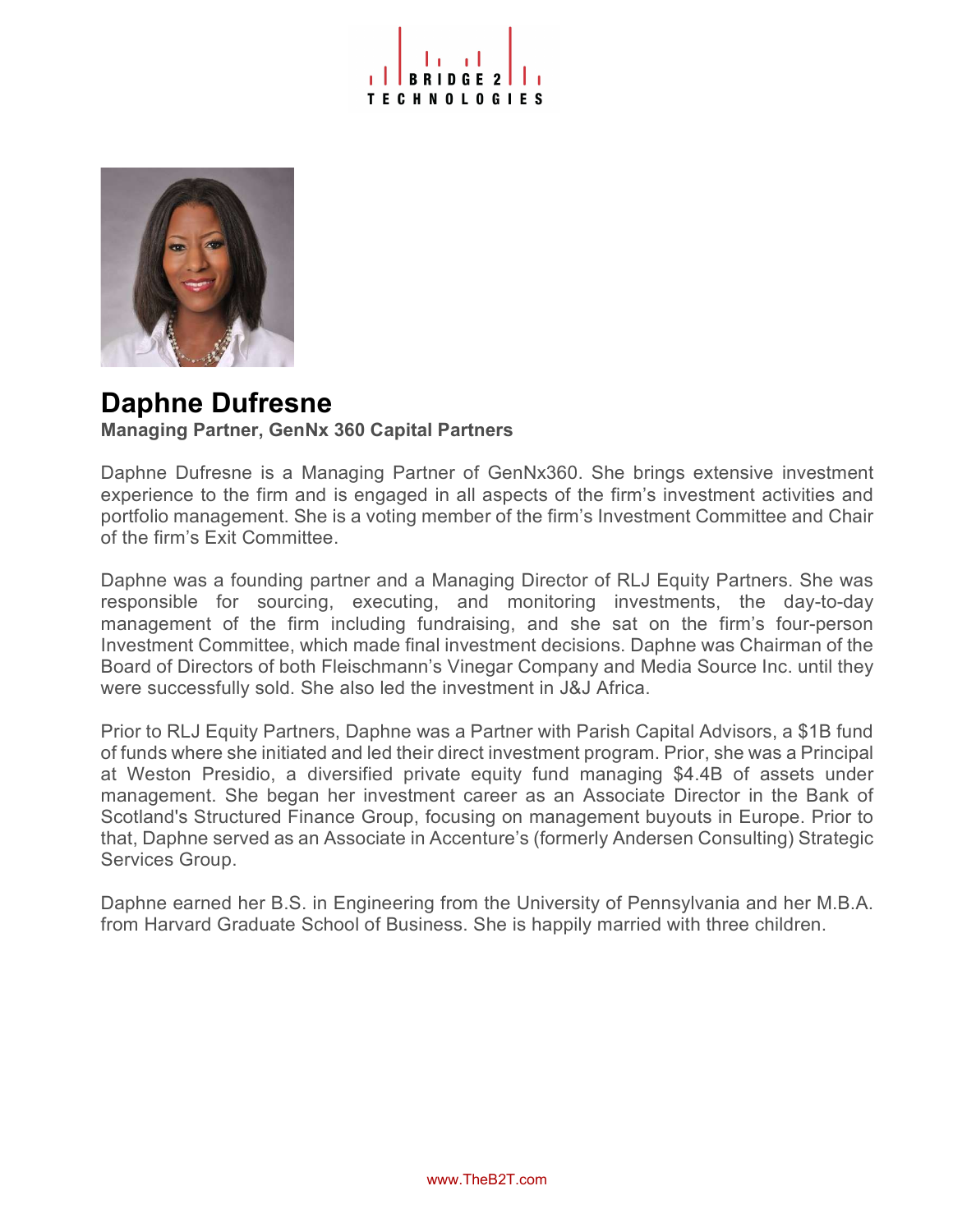



### Nasir Qadree Founder & Managing Partner, Zeal Capital

Nasir Qadree is the Founder and Managing Partner of Zeal Capital Partners, a new Washington, DC-based inclusive investment vehicle focused on partnering with exceptional management teams with diverse backgrounds and skillsets narrowing America's Wealth and Skills gap.

Most recently, Nasir served as Venture Partner for Pier 70 Ventures, responsible for investor relations and sourcing high growth business opportunities in alignment with the fund's impact investing strategy.

In 2017, Nasir joined AT&T as the Associate Director of Social Investments investing in earlystage education and employment technology businesses that empower students, workers' success and career readiness. Before joining AT&T, Nasir led Village Capital's Economic Opportunity portfolio, sourcing, developing, and investing in high growth businesses solving pressing challenges in Education, Health, and Financial Wellness. Nasir also served as Village Capital's Global Head Education practice and investments.

In 2014, Nasir was appointed as the Special Assistant to the Commissioner of Education at the Connecticut State Department of Education and Education Pioneer Data Analyst Fellow, focusing on improving digital learning and infrastructure to empower teachers and school leaders to improve Connecticut's persistently low-performing school districts. Nasir began his career as an investment professional at Goldman Sachs and later worked as a Senior Associate at State Street Corporation.

In 2018, Nasir was appointed by Washington, DC Mayor Muriel Bowser to serve on the Innovation and Technology Inclusion Council, Chairing it's K12 Engagement committee. Nasir remains personally engaged in education in Washington, DC serving on the boards of LearnFresh Education and Center Point Education Solutions.

He's also committed to completing 51 full marathons, in all 50 states and Washington, DC, having already completed 18 to raise \$1 million in scholarship funding for first-generation college students across America. Nasir is a 2018 Washington Business Journal 40 under 40 recipient. The Atlanta native resides in the Navy Yard community in Washington, DC and graduated magna cum laude from Hampton University.